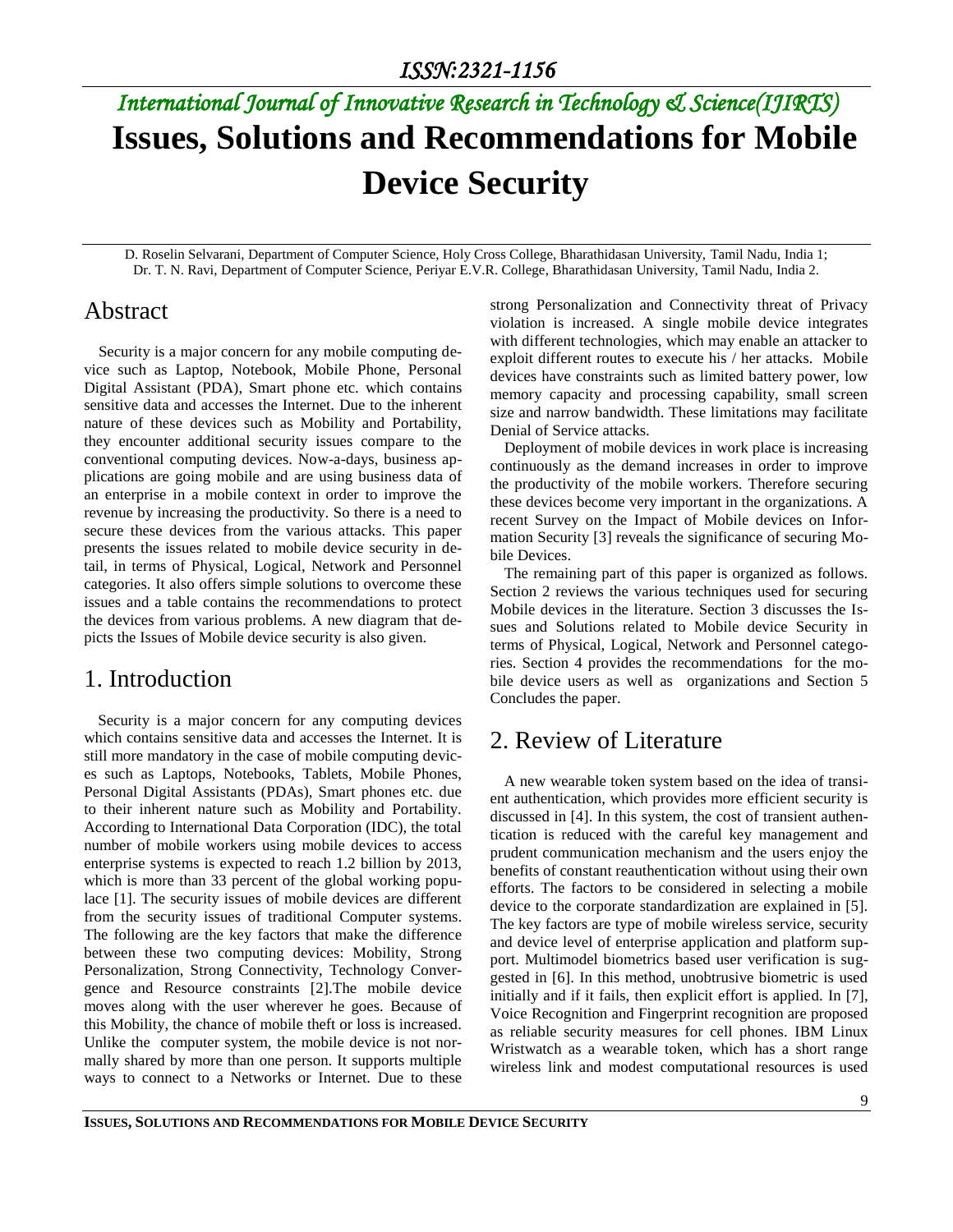# *ISSN:2321-1156*

# *International Journal of Innovative Research in Technology & Science(IJIRTS)*

for authentication in [8]. The various security issues of mobile devices are discussed in [9]. This paper also recommended that there is a need for new approaches towards self-protecting and self-healing systems. Security threats and their countermeasures in technical, manageable and physical aspects of mobile portable computing devices are presented in [10]. In [11], the authors provide a review of mobile network security, attack vector classes and models. It also offers a survey on security of smart phones and the future direction in this area.

# 3. Issues and Solutions related to Mobile devices

Mobile devices must be protected from an array of issues/threats/risks in order to provide security. The issues can be categorized into 4 types namely Physical Issues, Logical Issues, Network Issues and Personnel Issues. Figure 1 represents the issues on Mobile device security.



 **Figure 1. Issues on Mobile Device Security**

## 3.1. Physical Issues and Solutions

### 3.1.1. Loss or Theft of devices

If the device gets lost or stolen, the confidentiality of the data stored is also lost. After a period of time if the device is found, integrity may be lost. There is a possibility of installing spyware or adding a physical bug to the hardware that leads to tampering the system. Although this threat is common for any device, mobile devices are more likely to be lost as they are small and constantly moving along with their users. Once a device is lost, everything that is stored inside is also lost. Encryption and Remote wiping are the possible solutions for this problem.

#### 3.1.2. Poor or No Device Authentication

Often mobile devices do not possess with password or personal identification number (PIN), or pattern screen locks or biometric security methods like fingerprint, voice recognition, etc. for authentication. Even if they possess, they are only simple passwords or PINs that can be easily identified or bypassed. Without proper device authentication mechanism, lost or stolen devices will face increased risk of accessing information by the unauthorized users. Complicated. Passphrase can be used as a solution. Also Screen Lock and Screen Timeout mechanisms can be utilized.

#### 3.1.3. Secondary Storage Devices

Care should be taken to keep the secondary storage devices safe so that they are not lost or stolen. The sensitive information such as Passwords, PINs, Credentials, Corporate data like customers list, etc*.* may be stored in secondary storage (e.g., flash memory) of the mobile devices which must be secured from the attackers. If they are not properly protected, along with the personal information, the valuable corporate secrets also will be exposed. Encryption is the only way to protect these sensitive data.

### 3.2. Logical Issues and Solutions

### 3.2.1. User Authentication

The personal or corporate data stored in the mobile devices should not be read or modified by unauthorized people. Otherwise the confidentiality and integrity of the mobile data will be lost. The use of corporate data by the traveling people is increasing day by day and it creates more threats on data privacy. Proper Authentication mechanism such as Password / PIN / Token / Biometric factors like Fingerprint, Iris recognition, Voice recognition etc. should be implemented to protect the sensitive data stored in the mobile device.

### 3.2.2. Confidentiality of data

Personal data such as Bank account number, ATM password that are stored in the mobile device should not be known to others. Similarly the sensitive corporate data like customer list and their phone numbers are kept carefully in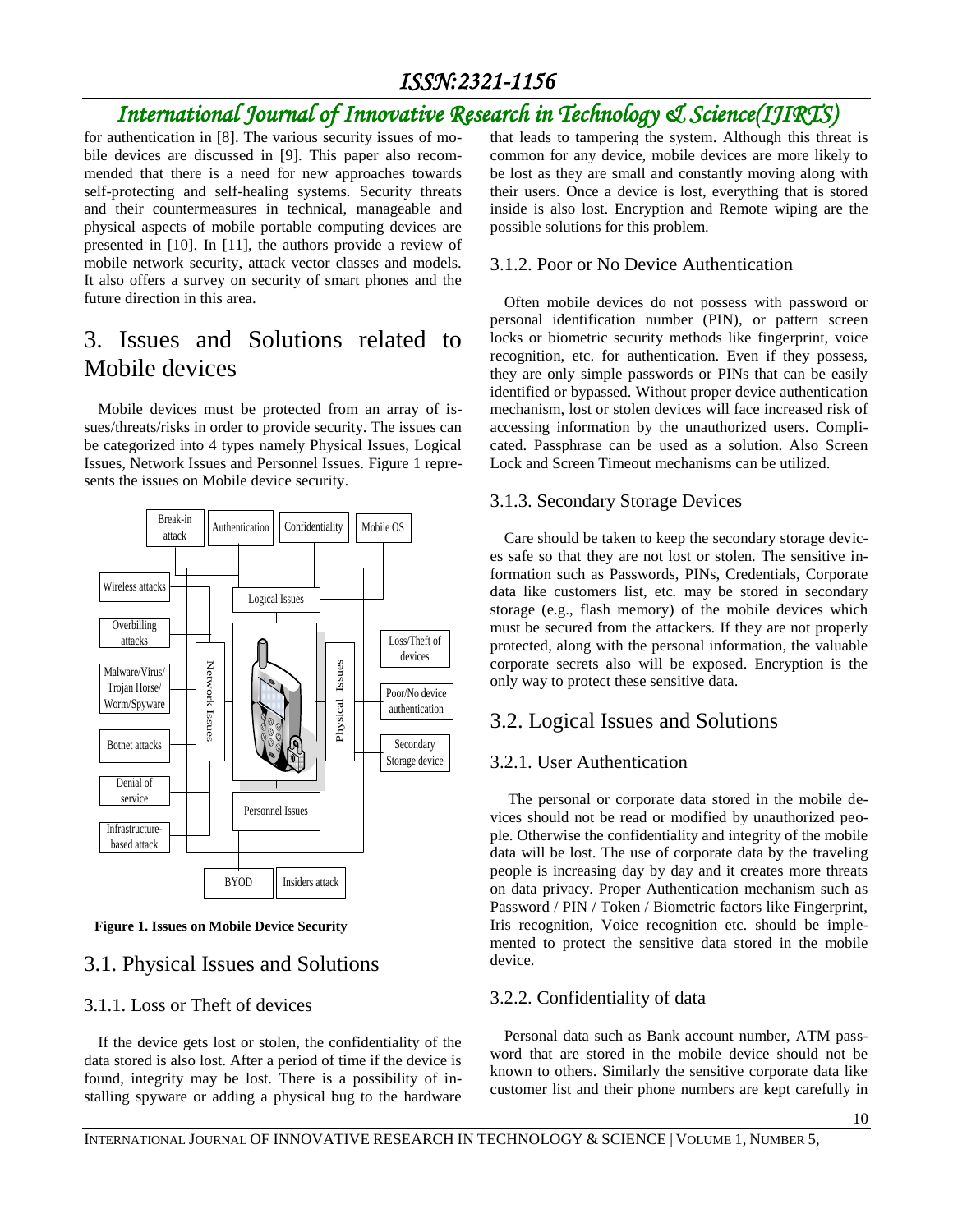## *ISSN:2321-1156*

# *International Journal of Innovative Research in Technology & Science(IJIRTS)*

the device. If others happened to see the data, the confidentiality and privacy of the data/organization will be lost. Unauthorized disclosure/modification/withholding of data should be prevented. Effective Encryption techniques and strong Access Control mechanisms are the possible solutions to maintain the confidentiality of the mobile data.

#### 3.2.3. Break-In Attacks

In this attack, the attacker manages to gain partial or full control over the targeted device. Two types of Break-In attacks exist: Code-injection and the abuse of logical errors. Code-injection is achieved through exploitation of programming errors which lead to Buffer Overflow or format string vulnerabilities. The misuse of logical error is more delicate, because it depends on the application or the device that is being attacked. Confidentiality, Integrity and Availability of the data will be affected by this attack. Also it provides a way for the other attacks like overbilling, data/identity theft.

#### 3.2.4. Mobile OS

Mobile software vendors must take the responsibility of securing mobile operating system (MOS), which is not an easy job. Security relates not only to the data loss but also to the system downtime. If the lack of security prevents a user to make a single phone call on his/her mobile device, the user experience will be weakened immensely. The access control model used by majority of the mobile operating systems is fairly strong on the base device and it is fully supported by the MOS vendors. But the external SD cards are supported by FAT permission model, which is not highly secure. By providing proper Access Control Mechanism, data integrity is protected by limiting who can access/alter the data and to what extend.

## 3.3. Network Issues and Solutions

### 3.3.1. Wireless attacks

There are varieties of attacks which leverage the wireless connectivity of the target. Since mobile devices support communication through wireless connection, they are often affected by eavesdropping to extract confidential and sensitive information, such as usernames and passwords. Wireless attacks also misuse the unique hardware identification such as wireless LAN MAC address for tracking or profiling the owner of the device. Malware often exploits Bluetooth as a medium to speed up its propagation. For example, Cabir is a worm that propagates through Bluetooth. Phishing/Spamming/Spoofing/Man-in-the middle attacks are also caused by wireless connectivity.

3.3.2. Malware / Virus / Trojan Horse / Worm / Spyware Attacks

Malware is a software that is often masqueraded as a game, patch or other useful third party software applications. It passes into the mobile device as a Trojan which appears to provide some functionality but contains malicious program. Keystroke logging is another type of malware that records keystrokes on mobile device. Using these keystrokes, it captures the sensitive information and sends it to a cybercriminal's website or e-mail address. Malware also includes viruses, spyware etc. Once it is installed, it can initiate an array of attacks and multiply itself on other devices. The malicious applications can do the following functions: retrieving sensitive information, gaining control over user's browsing history, initiating telephone calls, initiating mobile device microphone or camera to secretly record information, and downloading other malicious applications.

Virus - It is a program that replicates itself and infects the mobile device without knowledge of the user. Initially it infects a mobile device and then slowly spreads to the other devices and finally to the server during the synchronization process. Security techniques configured only for detecting the external attacks can be easily bypassed by such type of viruses. One of the worst viruses targets the mobile phones and makes the infected phone unusable by locking it up completely. Most of the viruses enter into the devices by downloading a corrupted email attachment or visiting a phishing website. Ex. Dust, Lasco, Cardblock.

Trojan Horse - It is a program that embeds itself within an apparently harmless or trusted application. It depends on the action of the user to succeed, and requires successful use of social engineering rather than the ability to exploit flaws in the security design or configuration of the target.

Worm **-** Replicates itself to spread across networks. It can potentially overwhelm mobile devices and fixed computer systems, and does not need to be a part of another application in order to spread itself. Ex. CABIR, CommWarrior, Feak.

Spyware - It is a program which is secretly installed to log and report user activities and personal data. Ex. FlexiSpy

3.3.3. Botnet Attack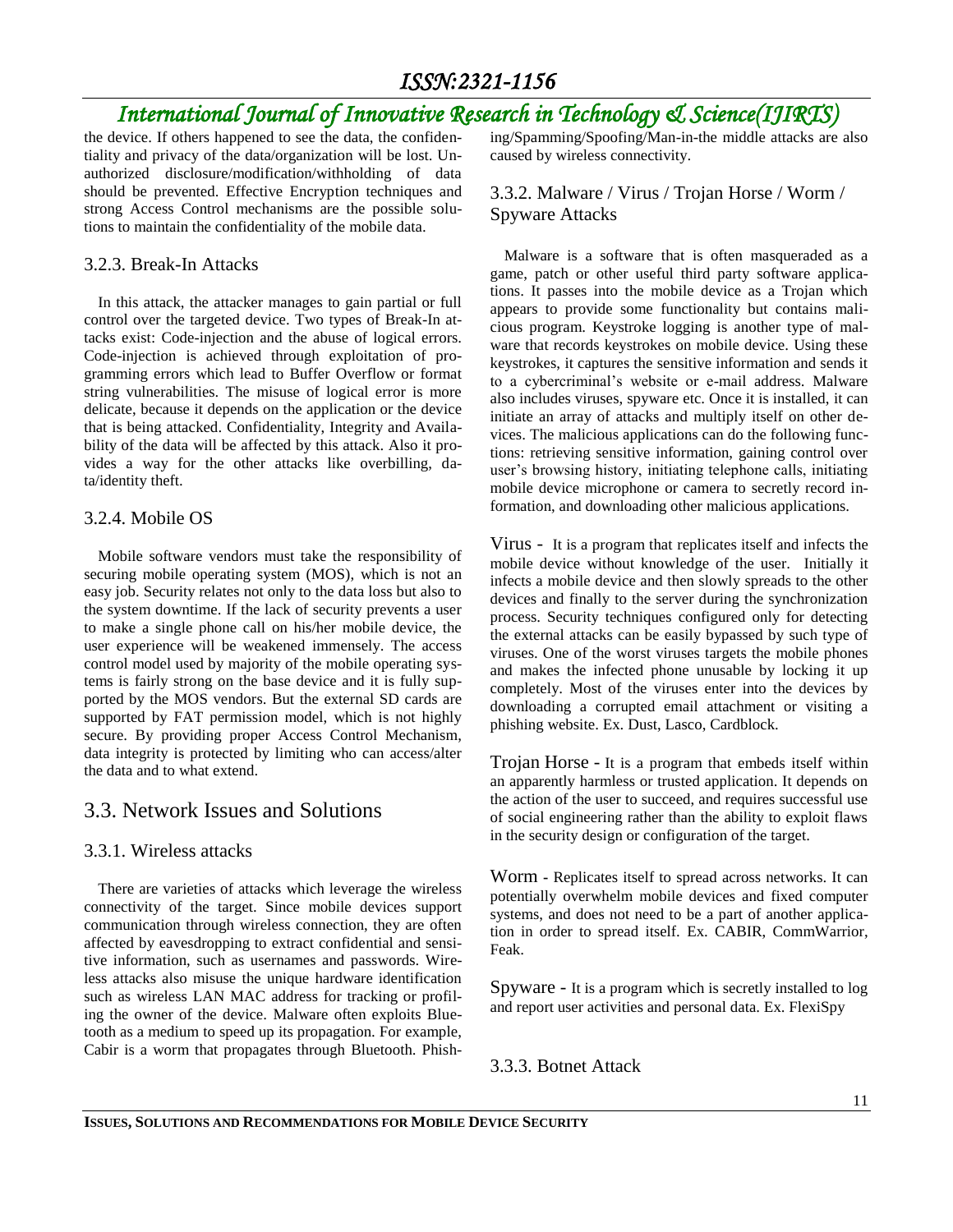# *International Journal of Innovative Research in Technology & Science(IJIRTS)*

A group of mobile devices (botclients) with malicious software facilitates an attacker / botmaster to control them remotely. These devices are within the established botnet. Through this botnet an attacker can steal information, launch a denial of service or perform any other malicious activities.

#### 3.3.4. Overbilling Attacks

In this attack, the attacker sends random traffic to the IPaddress of the victim. The provider would not check if the traffic was requested by the victim or not, and bill the victim for it. The attack utilizes the 'always on' characteristics of GPRS, which is billed by the amount of traffic instead of the usage time. The goal of the attacker is to charge additional fees to the victim's account, and if possible, acquire these extra fees from the victim.

#### 3.3.5. Denial of Service Attacks

DoS attacks against mobile devices are mostly related to strong connectivity and less capability. Sending a large amount of rubbish matter traffic to a host over the network is an example for common attack.Due to the limited hardware of the mobile device, it may be easily become unusable by the traffic sent by the attacker.

#### 3.3.6. Infrastructure-based Attacks

The service infrastructure, built of GSM networks and application servers, is the basis for important functionalities of mobile devices like placing/receiving calls, SMS and email services [12]. In the cellular phone network structure, if an attacker sends messages simultaneously through the several available portals into the SMS network, the resulting aggregate load can saturate the control channels and thus block legitimate voice and SMS communications. An attacker can use the UMTS security architecture to launch DoS attacks. Through GPRS, an attacker can over bill users, disclose or alter the critical information, making the services unavailable, or the network breakdown.

Installing the Anti-Virus/Anti-Malware software and Firewalls can avoid maximum number of attacks related to Network Issues. Disabling all the connectivity such as Bluetooth and Wi-Fi, if they are not needed / used, downloading applications only from authorized vendor sites, avoiding attachments from the untrusted sources are some of the possible solutions.

### 3.4. Personnel Issues and Solutions

#### 3.4.1. Insiders attack

It is a non-technical attack. Due to the lack of awareness of security policies, many security breaches occur. Even though corporate has Standard Policies for mobile device security, employees don't understand the risks associated with it. In [3], it is found that careless employees pose greater security risks (72%) than hackers (28%), which reinforces the importance of implementing a strong combination of technology and security awareness throughout the organization.

#### 3.4.2. BYOD Attacks

Bring Your Own Device (BYOD) is a recent trend. Generally the organizations provide Mobile devices to the mobile workers for conducting businesses outside the boundaries of an Organization. But now-a-days they ask the workers to bring their own devices. This may also lead to security breaches as they may not be able to control the devices. The trend toward supporting corporate applications on employee's own notebooks and smart phones is already under way in many organizations and will become commonplace within four years [13]. The employees are also willing to use private consumer smart phones or notebooks for business, rather than using the organization devices. When they use their devices, they must be trust worthy to the corporate or the organization where they work. Leakage of sensitive corporate data is a crime and a person found to be involved in such activities needs to be penalized.

Implementing strong Security Policies, Installing Monitoring Software and educating the employees are the possible solutions to overcome these issues.

## 4. Recommendations

As the need for mobile device is increasing, the threats/risks encountered by the mobile users are also increasing in an exponential way. Table 1 provides a list of recommendations that can be followed by the mobile users to keep their mobile devices and the data stored in the devices in a secured way. For every Recommendation, the Security need / requirement / justification is also given.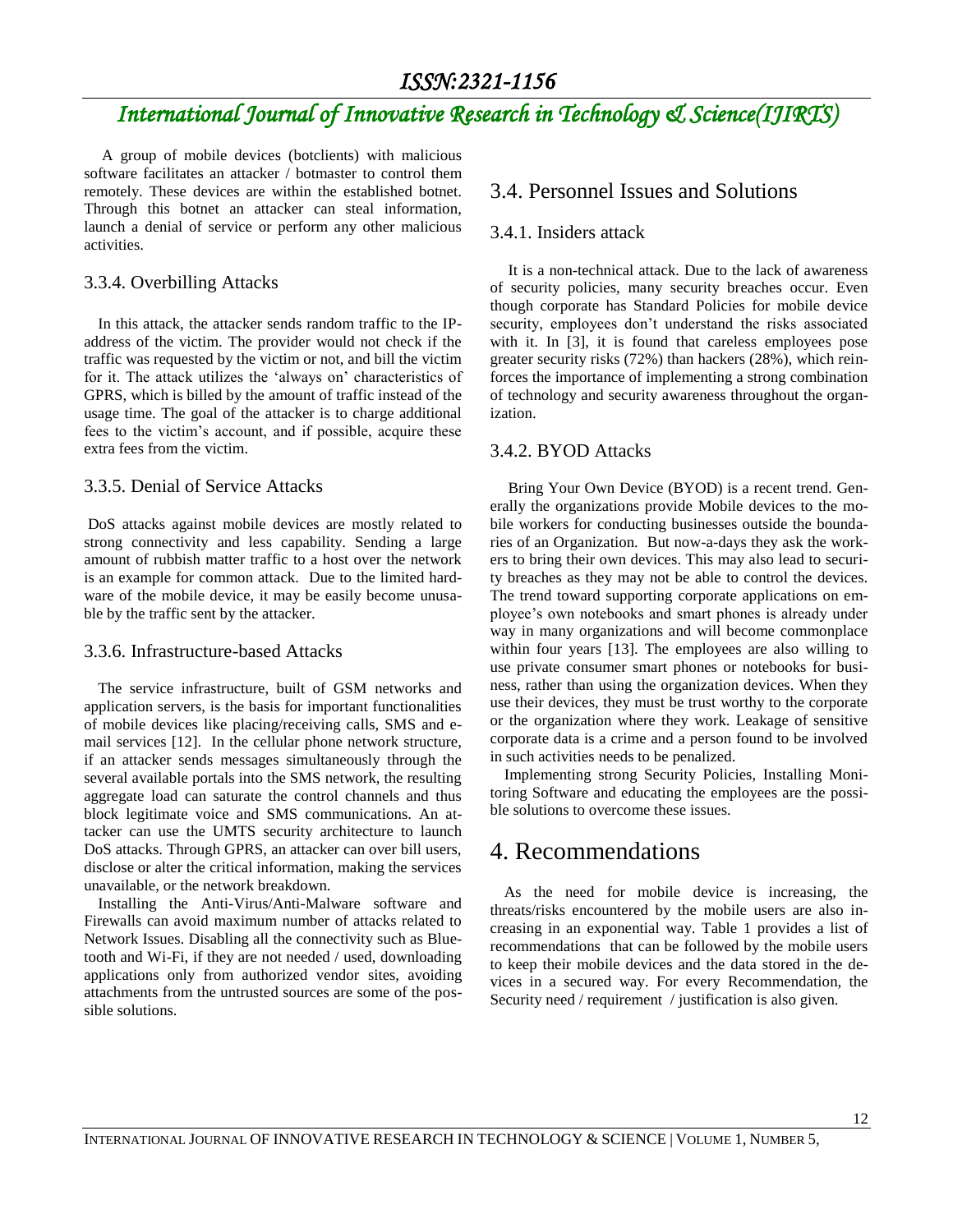# *International Journal of Innovative Research in Technology & Science(IJIRTS)*

Table 1. Security Recommendation Vs Security Need / Requirement / Justification

| Security Recommendation                                                                                                                                  | Security Need / Require-<br>ment / Justification                                                                                                                                                                                |
|----------------------------------------------------------------------------------------------------------------------------------------------------------|---------------------------------------------------------------------------------------------------------------------------------------------------------------------------------------------------------------------------------|
| 1. Ensure that data stored<br>in the mobile devices<br>are<br>encrypted and audited.                                                                     | The mobile devices are<br>small in size and portable<br>in nature and therefore<br>they can be easily lost or<br>stolen. To mitigate the risk<br>of intentional or accidental<br>disclosure of data, it should<br>be encrypted. |
| 2. Ensure that Mobile $\overline{de}$ -<br>vices are configured with a<br>power-on authentication to<br>prevent unauthorized access<br>if lost or stolen | The mobile users may<br>switch off their devices in<br>order to avoid the battery<br>drainage as the<br>mobile<br>device has a limited battery<br>power.                                                                        |
| 3. Ensure that anti-virus<br>software is installed on the<br>mobile devices.                                                                             | Secured environment for<br>software execution<br>is<br>needed so that attacks from<br>the malicious<br>software<br>such as viruses or Trojan<br>horses are prevented.                                                           |
| 4. Ensure that firewall cli-<br>ent is installed on the mobile<br>devices.                                                                               | If a mobile device has<br>wired or wireless network<br>access capabilities then use<br>a mobile firewall to have a<br>secure network access.                                                                                    |
| 5. Ensure that Mobile de-<br>vices are encrypted<br>with<br>strong password.                                                                             | Authenticating users to a<br>mobile device is a good<br>security practice so that the<br>unauthorized users will not<br>get access to the device in<br>the event of loss or theft.                                              |
| 6. Report the lost or stolen<br>device to the Supervisor<br>immediately.                                                                                 | The<br>mobile workers<br>should immediately report<br>the lost or stolen devices to<br>their supervisors so that<br>they can deactivate the<br>device or wipe away the<br>sensitive data from<br>the<br>device.                 |
| 7. Ensure that the data<br>stored in the secondary stor-<br>age such as Memory Sticks,<br>Data card, removable USB<br>drive are also encrypted.          | Like mobile devices, the<br>secondary storage devices<br>can also be lost or stolen.                                                                                                                                            |
| 8. Ensure that the mobile<br>policies are estab-<br>device<br>lished in the organization                                                                 | Employees pose<br>the<br>greatest threat to the sensi-<br>tive and confidential data                                                                                                                                            |

| and the users are informed   | of the corporate. Such in-  |
|------------------------------|-----------------------------|
| about the importance of pol- | sider threat can be avoided |
| icies and t                  | only by establishing the    |
| he means of protecting       | policies and enforcing pen- |
| their information.           | alty for the workers who    |
|                              | disobey the policies.       |
| 9. Ensure that Bluetooth,    | It will minimize the de-    |
| Wi-Fi, etc. enabled mobile   | vice exposure to the poten- |
| devices are turned off when  | tial malicious activities.  |
| they are not used.           |                             |
| 10. Ensure that periodic     | Backup can minimize         |
| backups of mobile devices    | the damages causing loss    |
| are done in data server.     | or destruction of sensitive |
|                              | data.                       |

# 5. Conclusion

The usage of mobile devices is increasing day by day in number and type as it makes life more convenient for users. The improvement in the memory capacity has enabled people to store more corporate sensitive data and personal data in their mobile devices. But Mobile devices continue to be a source of security incidents. So the situation calls for more security methods. In future security threats may still become worse owing to the development and increased usage and it will be difficult for the IT Professionals to protect the mobile devices along with the personal and corporate data. In this paper the security issues of mobile devices, possible solutions and recommendations are discussed to an extent. Still there is a need to find an innovative techniques or methods or approaches to put an end to the threats and issues which will continue as a never ending process.

# References

- [1] Sunil Lalvani, "Mobility for a dynamic workforce", The Hindu, Dec. 9, 2012. [http://www.thehindu.com/sci-tech/gadgets/mobility](http://www.thehindu.com/sci-tech/gadgets/mobility-for-a-dynamic-workforce/article4178905.ece)[for-a-dynamic-workforce/article4178905.ece](http://www.thehindu.com/sci-tech/gadgets/mobility-for-a-dynamic-workforce/article4178905.ece)
- [2] Collin Richard Mulliner, "Security of Smart Phones", Master's Thesis, University of California, Santa Barbara, July 2006.
- [3] "The Impact of Mobile Devices on Information Security: A Survey of IT Professionals", Dimensional Research | January 2012. [www.dimensionalresearch.com](http://www.dimensionalresearch.com/)
- [4] Da-Zhi Sun, Jin-Peng Huai, Ji-Zhou Sun, Jia-Wan Zhang, "A New Design of Wearable Token System for Mobile Device Security", IEEE Transactions on Consumer Electronics, Vol.54, No.4, November 2008.